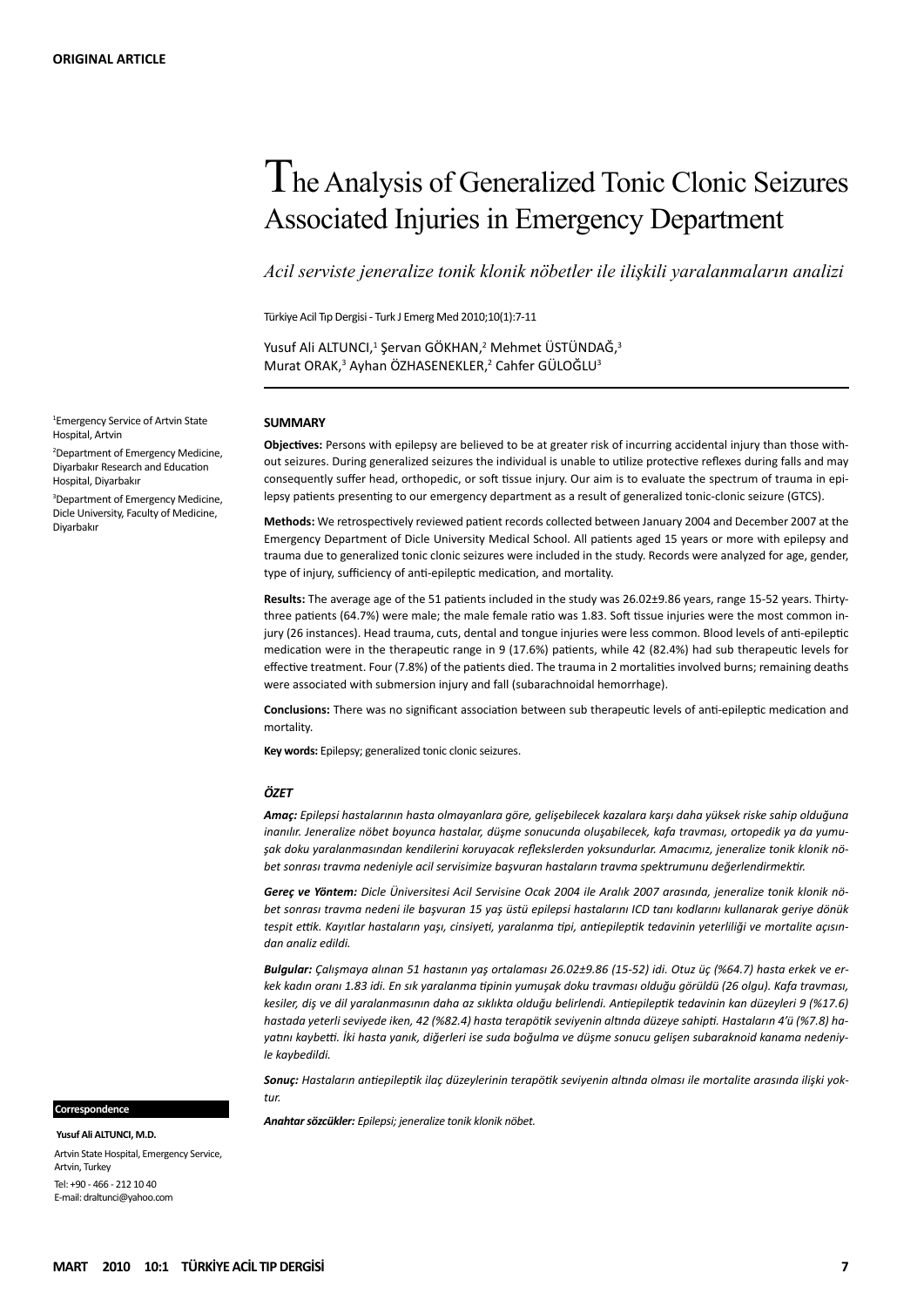# **Introduction**

Persons with epilepsy are at greater risk of accidental injury than those without seizures.[1] Although epileptic individuals should be encouraged to live as normal a life as possible, many persons with seizure disorders must take special precautions to avoid seizure-related injuries.<sup>[2]</sup> During generalized seizures the person is unable to utilize protective reflexes during falls and may consequently suffer head, orthopedic, or soft tissue injury.[1]

Compared to the general population, epileptic subjects are at increased risk of mortality; accidents and trauma appear to be a more common cause of death in people with epilepsy than in the population as a whole.[3] Beghi et al. suggested that precautions taken to avoid injury can represent a stigma for the patient with epilepsy and these can constrain daily living activities.[4] However, it has been argued that the increased rates of accident and morbidity in individuals with epilepsy are not fully supported by the scientific evidence.<sup>[5,6]</sup> Generalized tonic-clonic seizures (GTCS), with or without other types of seizure, were found to be a key predictor for trauma in the study of Buck et al., while generalized tonic-clonic and atonic seizures were identified as a major risk factor for trauma in the study of Nakken & Lossius as reviewed by Neufeld.<sup>[7-9]</sup>

There is no sufficient data on the seizure associated injury from emergency departments in Turkey. In the present study, we report on the spectrum of trauma in epilepsy patients presenting to our emergency department as a result of GTCS.

# **Materials and Methods**

We reviewed patient records collected between January 2004 and December 2007 at the Emergency Department (ED) of Dicle University School of Medicine. Patients identified by using both trauma and seizure ICD codes. We studied records for all patients aged 15 years or older who were diagnosed with epilepsy and treated with antiepileptic drugs currently and had traumatized as a result of GTCS retrospectively. We selected 51 patients out of a total of 1950 trauma cases presented to the ED during the study period. We recorded patient age, gender, injury type, location of injury, and therapeutic range of anti-epileptic drug medication in patient blood samples. Anti-epileptic drug levels were measured with spectrophotometer (CO-BAS Integra® 800 ROCHE).

Statistical analyses were performed using the Student's t-test for comparing mean of groups and the  $X^2$ -test for nonparametric data. A 2-sided P value of less than 0.05 was accepted as statistically significant.

# **Results**

We included 51 patients who exhibited clear relationship between the injuries and seizure activity. The average age of our patients was 26.02±9.86 years, ranging between 15 and 52 years. Thirty three (64.7%) of the patients were males; and the male-female ratio was 1.83. The injuries recorded in these patients are summarized in Table 1. Soft tissue injuries were the most common (26 cases), while head trauma, cuts, dental and tongue injuries were less common (Table 1).

In 9 (17.6%) patients anti-seizure medication drug blood levels were in therapeutic range, while in 42 (82.4%) blood levels were judged to be at sub-therapeutic levels accord-

|  |  |  |  | Table 1. Type of injury. |  |
|--|--|--|--|--------------------------|--|
|--|--|--|--|--------------------------|--|

| Type                              | Number (%)     |
|-----------------------------------|----------------|
| Soft tissue injury                | 26(21.5)       |
| Head trauma                       | 24 (19.8)      |
| Cuts / lacerations                | 17(14.2)       |
| Dental and tongue injury          | 16 (13.3)      |
| Dental avulsion + tongue injuries | 11             |
| Dental avulsions                  | 5              |
| Skull fracture                    | 10(8.2)        |
| <b>Burns</b>                      | 9(7.4)         |
| Hot water burns                   | 5              |
| Contact burns                     | $\mathfrak z$  |
| "Tandır" burns                    | $\overline{2}$ |
| <b>Bone fracture</b>              | 8(6.6)         |
| Metacarpal fractures              | 3              |
| Ulna fractures                    | 2              |
| Metacarpal + carpal fracture      | 1              |
| Radius fracture                   | 1              |
| Clavicle fracture                 | 1              |
| Fracture of nasal bone            | 6(4.9)         |
| Intracranial hemorrhage           | 4(3.3)         |
| Subdural hematoma                 | 2              |
| Subarachnoidal hemorrhage         | 1              |
| Parenchymal hemorrhage            | 1              |
| Shoulder dislocation              | 1(0.8)         |
| Total                             | 121*           |

\*In some traumatic events there was more than one site of injury.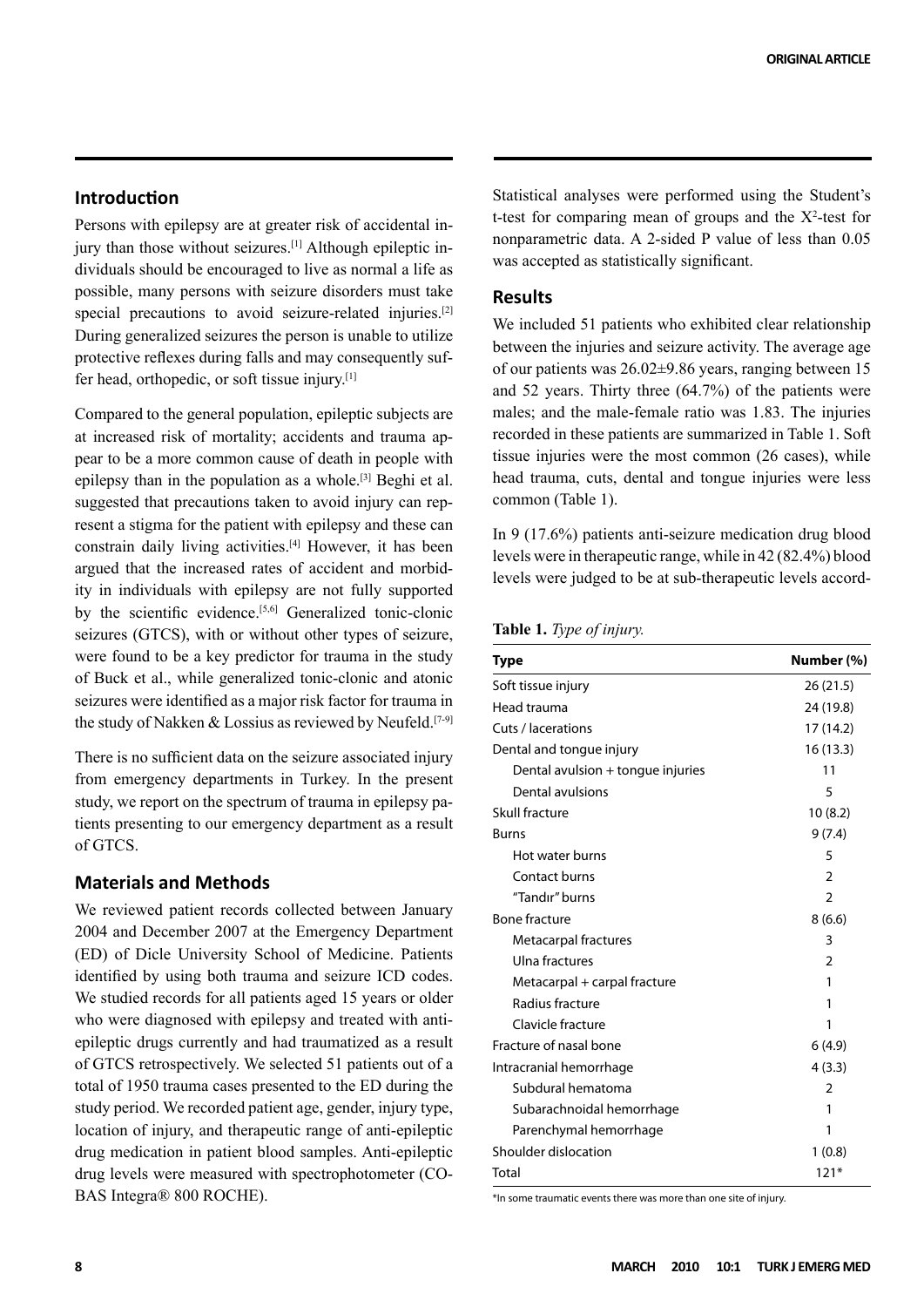|       | <b>Blood drug level</b> |                            |         |
|-------|-------------------------|----------------------------|---------|
|       |                         | Therapeutic Subtherapeutic | р       |
| Alive | 8                       | 39                         | $0.55*$ |
| Death |                         |                            |         |

#### **Table 2.** *Relationship between blood drug levels, gender, and mortality.*

\*Non-significant.

ing to the our laboratory limits. There was no significant relationship between blood anti-epileptic drug levels and gender and mortality (p>0.05) (Table 2). Patients with therapeutic blood levels were on average younger patients than those with sub-therapeutic blood levels  $(p<0.01)$ .

Four (7.8%) of these patients died as a result of trauma injuries secondary to tonic clonic seizure activity. Two of the mortalities involved burn trauma, and remaining deaths were associated with submersion injury and fall (subarachnoid hemorrhage) (Table 3).

#### **Discussion**

It has been reliably established that mortality in epilepsy is increased by as much as 3-fold compared to the agematched general population.<sup>[10-13]</sup> However, overall injury rate did not correlate significantly with either seizure frequency or etiology. Significantly more instances of concussion were reported in patients with generalized epilepsy, while abrasions were less common in patients with inactive epilepsy.[14] Drowning seems to be the most frequent cause of accidental death in persons with epilepsy. [15] We also discovered in our study that one patient died as a result of submersion injury. Mortality rate of epilepsy associated injuries was found 6% in one cohort study.<sup>[16]</sup> Our rate was 7.8%.

Previous studies on trauma in epileptic patients addressed individuals aged 15-24 years in the large European cohort

study, while Al-Qattan reported on cases with an average age of 42.7 years.<sup>[4,17]</sup> The mean age in our study  $(26.02)$ years) lies between these 2 studies. The male-female ratio in previous studies has ranged from  $0.7$  to  $4$ ;<sup>[4,17,18]</sup> the ratio in our study (1.83) is within this range.

Several retrospective, questionnaire-based studies have suggested that per-individual injury rates due to seizure are approximately 30-35%, but over different time periods ranging from the past year to cumulative lifetime incidence.[7,9] Soft-tissue injuries were reported to be the most common type of injury sustained as the result of a seizure.[1]

In the prospective European cohort study, contusions, wounds, and abrasions accounted for 26%, 23%, and 11% of all accidents in persons with epilepsy respectively; all of these injury types were more prevalent in the cohort with epilepsy than in controls.<sup>[4,14]</sup> A questionnaire based study shown that soft-tissue injury was the most common, followed by burns, head injury, orthopedic injury, and injuries in water.<sup>[19]</sup> In another prospective study of multi handicapped patients with seizures, soft-tissue injuries accounted for 59 of 80 (74%) seizure-related injuries.[8] Although soft tissue injuries were the most common injury type in our study, the rate (21.5%) was lower than those reported in the literature. This difference is based on the methodology between studies. The researchers in the previous study (Nakken & Lossius) analyzed epilepsy patients without considering the type of seizure. Our study, on the other hand, evaluated GTCS patients only. Lacerations were separately analyzed in our study and found to be at the rate of 14.2%; the cumulative percentage (35.7%) is closer to the higher rate previously reported.

Although head injuries are the most common type of accident resulting from an epileptic seizure, they are rarely life-threatening.[2] Seventy head injuries were reported in the mail survey of Buck et al.[7] However, serious injuries

|  |  | Table 3. Table of patients who died due to seizure. |  |  |  |  |  |
|--|--|-----------------------------------------------------|--|--|--|--|--|
|--|--|-----------------------------------------------------|--|--|--|--|--|

| Age | Gender | <b>Diagnosis</b>          | <b>Findings</b>                                   | <b>Blood drug level</b> |  |  |  |  |  |
|-----|--------|---------------------------|---------------------------------------------------|-------------------------|--|--|--|--|--|
| 19  | Female | Burn                      | Third degree burn                                 | Therapeutic             |  |  |  |  |  |
| 26  | Female | Burn                      | Third degree burn                                 | Sub therapeutic         |  |  |  |  |  |
| 27  | Male   | Submersion                | Cardiopulmonary arrest at scene                   | Sub therapeutic         |  |  |  |  |  |
| 28  | Male   | Subarachnoidal hemorrhage | Fall from construction GCS* was 5 on presentation | Sub therapeutic         |  |  |  |  |  |

\*Glasgow Coma Scale.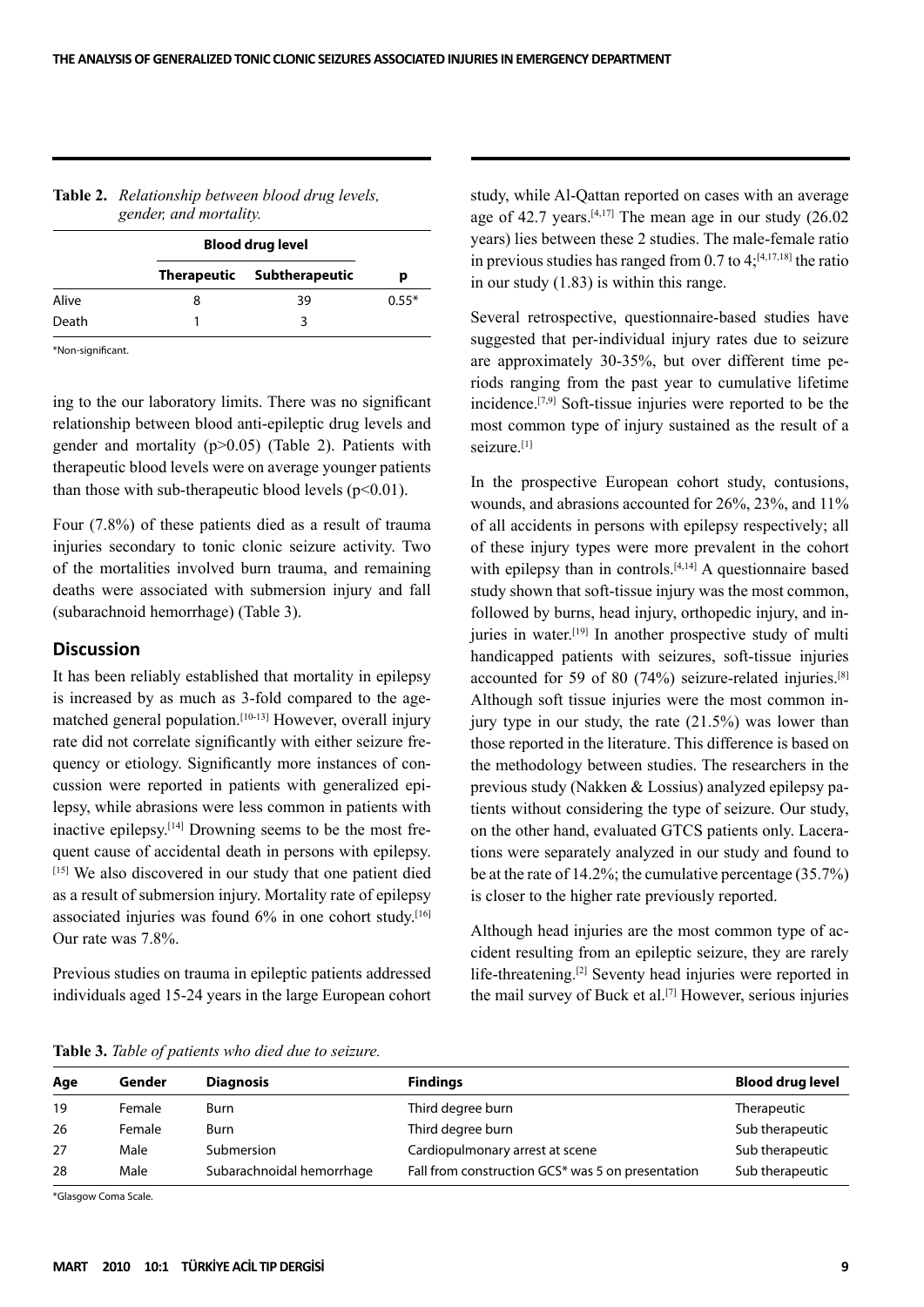were reported in only 2 persons, and these involved skull fracture in one and intercranial clot requiring surgery in the other. Nakken & Lossius reported 1 case of skull fracture, 4 brain contusions, and 1 subdural hematoma among 58 seizure-related head injuries.[8] In our patients skull fractures and intracranial hemorrhages comprised more than 50% of all recorded cranial injuries. It is possible that this discrepancy is due to differences in seizure type. The previous study suggested that the majority of seizurerelated injuries occurred during generalized convulsive seizures. And GTCS were found as a first rank significant risk factor for injury, in another study.[20,21] So our study specifically focused on GTCS; individuals with this condition are likely to be at increased risk of serious injury.

Not all studies have looked specifically at dental injury.<sup>[1]</sup> In one retrospective survey of adults with seizures, 9.7% of patients reported sustaining a dental injury as the result of a seizure, and in 86% of these cases the injury resulted in either loss of teeth or fracture of the jaw.[7] Dental/tongue injuries were the 4th most common injury type in our study.

Burn injury due to seizures is a potentially serious problem for people with epilepsy.[7,17,22,23] Although the prospective European cohort study did not demonstrate a significantly greater risk of burns in persons with epilepsy, $[14]$ other retrospective studies have suggested an increased risk of burns. In two similarly designed studies, 1.6% and 3.7% of burn unit admissions respectively resulted from epileptic seizures.[18,22] It is notable that 2 of the patients with burn injuries in our study died due to accidental contact with a specific type of oven, the "tandir" that is traditionally used in provincial regions.

Although individuals with epilepsy are at increased risk of fractures due to seizure-associated injury, it is notable that chronic administration of antiepileptic medication can lead to a reduction in bone mineral density; this may further increase the risk of fracture.[1] However, no increased risk of fracture was found in individuals with epilepsy in the only prospective study to date on fracture and epilepsy.[14] Neverthless, fractures accounted for 11% of injuries in the epilepsy cohort studied by Beghi et al.[4] The rate of limb fractures (6.6%) was rather lower in our patient series.

## **Limitations**

Our study was a retrospective and small patient group study. Because of number of patients, we did not evaluate patients according to their medication. Prospective studies which based on medication types may be more suitable for epilepsy patients.

# **Conclusion**

The most frequent types of injuries associated with the generalized tonic clonic seizures were mild soft tissue injuries, minor head trauma, cuts/lacerations, dental and tongue injury. The mortalities associated with burn trauma, submersion injury and subarachnoid hemorrhage secondary to fall. We conclude that, despite limited number of patients involved in our study, there was no significant difference between therapeutic and sub therapeutic antiepileptic blood levels on mortality.

## **References**

- 1. Wirrell EC. Epilepsy-related injuries. *Epilepsia* 2006;47 Suppl 1:79-86.
- 2. Spitz MC. Injuries and death as a consequence of seizures in people with epilepsy. *Epilepsia* 1998;39:904-7.
- 3. Hauser WA, Hesdorffer DC. Epilepsy: frequency, causes and consequences. Landover, Maryland: Epilepsy Foundation of America, 1990.
- 4. Beghi E, Cornaggia C; RESt-1 Group. Morbidity and accidents in patients with epilepsy: results of a European cohort study. *Epilepsia* 2002;43:1076-83.
- 5. Cornaggia CM, Beghi E, Hauser WA, et al. Epilepsy and risks: a first Stepp evaluation. Heemstede: Paswerk Bedrijven; 1994.
- 6. Commission on Epilepsy. Risk and insurance of the International Bureau for epilepsy Workshop on epilepsy, risks and insurance. *Epilepsia* 1993;34:590-1.
- 7. Buck D, Baker GA, Jacoby A, Smith DF, Chadwick DW. Patients' experiences of injury as a result of epilepsy. *Epilepsia*  1997;38:439-44.
- 8. Nakken KO, Lossius R. Seizure-related injuries in multihandicapped patients with therapy-resistant epilepsy. *Epilepsia*  1993;34:836-40.
- 9. Neufeld MY, Vishne T, Chistik V, Korczyn AD. Life-long history of injuries related to seizures. *Epilepsy Res* 1999;34:123-7.
- 10. Cockerell OC, Johnson AL, Sander JW, Hart YM, Goodridge DM, Shorvon SD. Mortality from epilepsy: results from a prospective population-based study. *Lancet* 1994;344(8927):918-21.
- 11. Hauser WA, Annegers JF, Elveback LR. Mortality in patients with epilepsy. *Epilepsia* 1980;21:399-412.
- 12. Olafsson E, Hauser WA, Gudmundsson G. Long-term survival of people with unprovoked seizures: a population-based study. *Epilepsia* 1998;39:89-92.
- 13. Zieliński JJ. Epilepsy and mortality rate and cause of death. *Epilepsia* 1974;15:191-201.
- 14. van den Broek M, Beghi E; RESt-1 Group. Morbidity in patients with epilepsy: type and complications: a European cohort study. *Epilepsia* 2004;45:71-6.
- 15. Ficker DM. Sudden unexplained death and injury in epilepsy. *Epilepsia* 2000;41 Suppl 2:7-12.
- 16. Hauser WA, Annegers JF, Elveback LR. Mortality in patients with epilepsy. *Epilepsia* 1980;21:399-412.
- 17. Al-Qattan MM. Burns in epileptics in Saudi Arabia. *Burns*